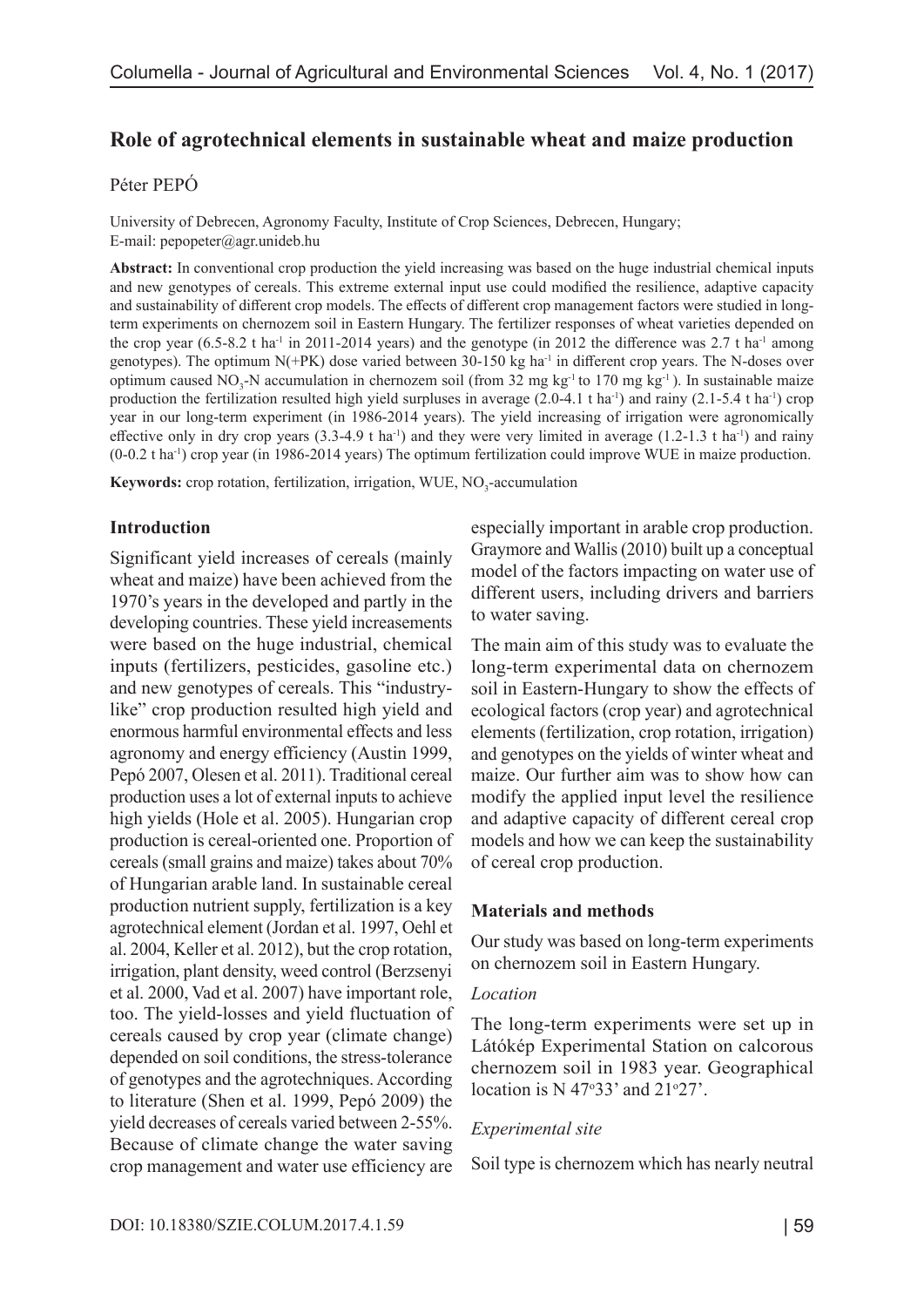pH (pH<sub>KCl</sub> = 6.46). The original chemical traits of soil are as the following: humus content 2.76% (0-0.2 m upper soil layer), thickness of humus layer 0.8 m, AL- $P_2O_5$  content 130 mg kg<sup>-1</sup>, AL- $K_2$ O content 240 mg  $kg^{-1}$  of plowing layer). Chernozem soil has excellent water husbandry.

The long-term experimental site can be characterized by continental climatic conditions. The average yearly precipitation is 565 mm and average yearly mean temperature is 9.84 °C.

### *Treatments of long-term experiments*

Fertilizer response testing of winter wheat genotypes experiment which includes 2 factors (i = fertilization, control and  $N = 30$  kg ha<sup>-1</sup>,  $P_2O_5$  $= 22.5 \text{ kg ha}^{-1}$ , K<sub>2</sub>O = 26.5 kg ha<sup>-1</sup> and 2-, 3-, 4-, 5-folds of the basic dose; ii = genotypes  $[15-20]$ varieties]). The experimental design is split-splitplot with 4 replications. The plot-size is 10 m<sup>2</sup>.  $(Long-term experiment 1 = LTE1)$ 

Polyfactorial long-term experiment of cereal crop models which includes 3 factors  $(i = crop)$ rotation: mono-, bi- and triculture,  $i$  = fertilization: control and  $N = 60$  kg ha<sup>-1</sup>,  $P_2O_5 = 45$  kg ha<sup>-1</sup>, K<sub>2</sub>O  $= 45$  kg ha<sup>-1</sup> and 2, 3, 4-folds, iii = water supply [rainfed and irrigated]). The experimental design is split-split-plot with 4 replications. The plotsize is 46 m<sup>2</sup>. (Long-term experiment  $2 = LTE2$ )

## *Measurements and observations in the longterm experiments*

At the harvest the yields and seed moisture determined. In certain years we measured the soil NO<sub>3</sub>-N, AL-soluble  $P_2O_5$  and  $K_2O$  contents (in 0-3 m soil profile in every 0.2 soil layers) after harvest.

### *Statistical analyses of data*

The experimental data analysed with SPSS 13.0 statistical software package.

#### **Results and discussions**

The basic element of sustainable cereal production is to select the suitable, adaptable genotypes into agroecological and agrotechnical conditions. The nutrient supply and fertilization have the key-role in the sustainable wheat production because on the one hand fertilization directly and indirectly modifies all other agrotechnical factors (crop protection etc.) and the other hand the over-optimum fertilization causes different harmful effects (NO<sub>3</sub>-N accumulation in different soil layers etc.). Our long-term experimental results (LTE1) proved that weather conditions (mainly the rainfall quantity and its distribution) strongly modified the yields of winter wheat genotypes even on chernozem soil characterized by excellent water- and nutrient husbandry. In the average of wheat varieties and crop years the yield was  $7508 \text{ kg}$  ha<sup>-1</sup> but the yields varied depending on the crop years (Table 1). The minimum yield was in 2013  $(6514 \text{ kg ha}^{-1})$ 

*Table* 1. Fertilizer response of winter wheat genotypes in different crop years (Debrecen, chernozem soil, 2011-2014)

| Variety                                   | $2011(N_{\text{opt}})$ | $2012(N_{\text{opt}})$ | $2013(N_{\text{opt}})$ | $2014(N_{opt})$          | Average     |
|-------------------------------------------|------------------------|------------------------|------------------------|--------------------------|-------------|
| GK Öthalom                                | 6819 $_{(150)}$        | 6175 $(150)$           | 5983 $(150)$           | 8713 (30)                | 6923        |
| Pannonikus                                | $8123_{(90)}$          | $8139$ (150)           | 6576 $(150)$           | 7996 $(30)$              | 7684        |
| Euclide                                   | 9586 $_{(150)}$        | 8919 $(150)$           | $7590_{(150)}$         | $\overline{\phantom{a}}$ | 8698        |
| GK Csillag                                |                        | 7263 $(150)$           | 6562 $(150)$           | 8350 $(60)$              | 7392        |
| Bitop                                     |                        | $6075$ (150)           | $6089$ $(120)$         | 6663 (30)                | 6276        |
| GK Békés                                  |                        | $7917_{(150)}$         | 6281 $(120)$           | 7915 (30)                | 7371        |
| Average                                   | 8176                   | 7415                   | 6514                   | 7927                     | 7508        |
| Yield interval, t/ha                      | $6.8 - 9.6$            | $6.1 - 8.9$            | $6.0 - 7.6$            | $6.7 - 8.4$              | $6.4 - 8.6$ |
| $Min-Max, %$                              | 83-117                 | 82-120                 | 92-117                 | 84-105                   | 85-115      |
| Interval of yield fluctuation, %          | 34                     | 38                     | 25                     | 21                       | 30          |
| Interval of $N_{opt}$ kg ha <sup>-1</sup> | 90-150                 | 120-150                | 120-150                | $30 - 60$                | 90-128      |
| $LSD_{\frac{5\%}{2}}$                     | 457                    | 355                    | 600                    | 674                      |             |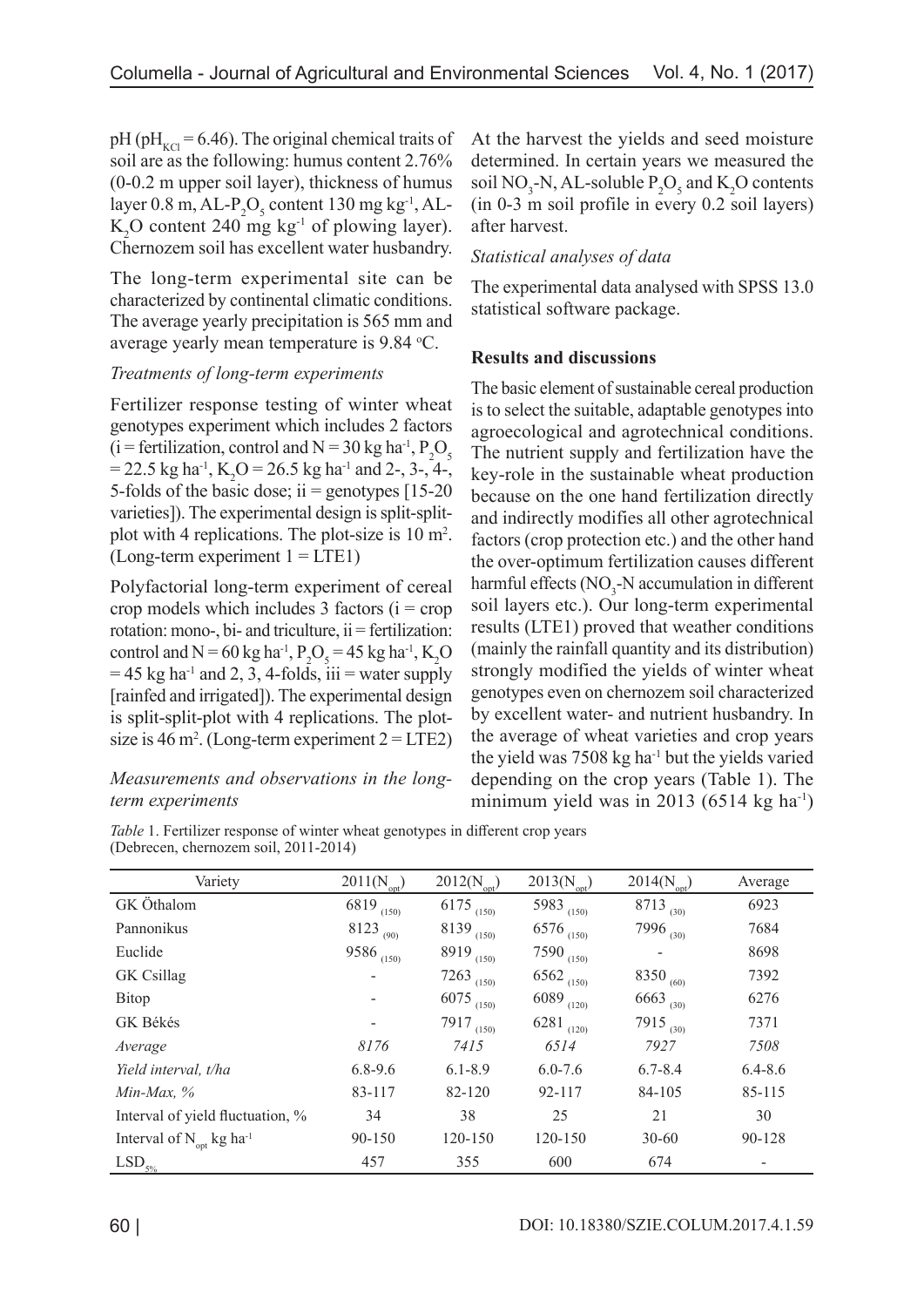and we got the maximum yield in 2011 (8176 kg ha-1). The winter wheat genotypes could differently adapt to the crop year. According to our long-term experimental data we could state that the differences among the varieties were about  $3$  t ha<sup>-1</sup> in the same agrotechnical conditions (in 2012 the yields varied between  $6075-8919$  kg ha<sup>-1</sup>). The crop year (mainly the water supply during the vegetation period) can modify the optimum N+PK doses, too. In crop year characterized by average water supply the optimum N+PK doses varied between N=90-150  $kg$  ha<sup>-1</sup> +PK and in crop year after very mild winter the  $N_{opt}$ +PK dropped down to N=30-60 kg ha-1 +PK (because of very high mineralization of organic matter in the chernozem soil).

The winter wheat is one of the best fertilizerresponding field crops. Our long-term experimental data (LTE1) proved that the fertilization of wheat resulted good yield surpluses on chernozem soil characterized by excellent natural nutrient stock (*Table 2*). The yield surpluses of wheat varied between 940 kg ha-1 (2002/2003 crop year) and 4858 kg ha<sup>-1</sup> (2012/2013 crop year). The yields of control treatment proved the excellent natural nutrient avaibility of chernozem soil (1816 kg  $ha^{-1}$  and 5897 kg ha<sup>-1</sup>). The other meteorological parameters could modify the yield surplus of wheat genotypes (in 2010 extra rainfall caused high lodging and leaf-, stem- and ear infections, in 2013 the strong and long frosting period in March decreased the yields, in 2014 the very mild winter period accelerated the N-mineralization in chernozem soil).

The using of N-fertilization over optimum level can cause  $NO_3$ -N accumulation in different soil layer. Our long-term experimental data proved (LTE1) that N-fertilization exceeding the agroecological demand of winter wheat genotypes increased the  $NO<sub>3</sub>$ -N accumulation zone in chernozem soil (*Table 3*), so this fertilization method could decrease the sustainability of wheat crop models. The usage of N-doses over the optimum level caused  $NO<sub>3</sub>$ -N accumulation in chernozem soil. The  $NO<sub>3</sub>$ -N content of soil increased (from  $32 \text{ mg kg}^{-1}$  to 170 mg  $kg^{-1}$  NO<sub>3</sub>-N) and its accumulation zone moved down to the deeper soil layer (from 0.8- 1.0 m to 1.0-2.5 m). So if we want to convert the

*Table* 2. Effect of crop year on the control and maximum yield of winter wheat (Debrecen, 1999-2014) (average of varieties)

| Control yield<br>Crop year |                       | Maximum yield<br>Yield-surplus |                       | Rainfall in veg. | Rainfall deviation from |  |
|----------------------------|-----------------------|--------------------------------|-----------------------|------------------|-------------------------|--|
|                            | $kg$ ha <sup>-1</sup> | $kg$ ha <sup>-1</sup>          | $kg$ ha <sup>-1</sup> | period (mm)      | 30 year average (mm)    |  |
| 1998/1999                  | 4042                  | 6598                           | 2556                  | 470.4            | $+69.5$                 |  |
| 1999/2000                  | 4041                  | 8296                           | 4250                  | 312.9            | $-88,0$                 |  |
| 2000/2001                  | 3193                  | 7226                           | 4033                  | 430.2            | $+29,3$                 |  |
| 2001/2002                  | 4466                  | 6555                           | 2091                  | 184.6            | $-216,3$                |  |
| 2002/2003                  | 3447                  | 4387                           | 940                   | 279.3            | $-121,6$                |  |
| 2003/2004                  | 4713                  | 8573                           | 3860                  | 376.5            | $-24,4$                 |  |
| 2004/2005                  | 4539                  | 8098                           | 3559                  | 410.4            | $+9,5$                  |  |
| 2005/2006                  | 3949                  | 7016                           | 3067                  | 476.5            | $+37,6$                 |  |
| 2006/25007                 | 3402                  | 6893                           | 3491                  | 208.6            | $-192.3$                |  |
| 2007/2008                  | 5138                  | 7218                           | 2080                  | 484.9            | $+84.0$                 |  |
| 2008/2009                  | 3775                  | 7696                           | 3921                  | 329.8            | $-71.1$                 |  |
| 2009/2010                  | 3618                  | 5539                           | 1921                  | 630.5            | $+229.6$                |  |
| 2010/2011                  | 4023                  | 8043                           | 4020                  | 340.9            | $-60.0$                 |  |
| 2011/2012                  | 3906                  | 7303                           | 3397                  | 320.7            | $-80.2$                 |  |
| 2012/2013                  | 1816                  | 6674                           | 4858                  | 480.2            | $+79.3$                 |  |
| 2013/2014                  | 5897                  | 8556                           | 2659                  | 284.0            | $-116.9$                |  |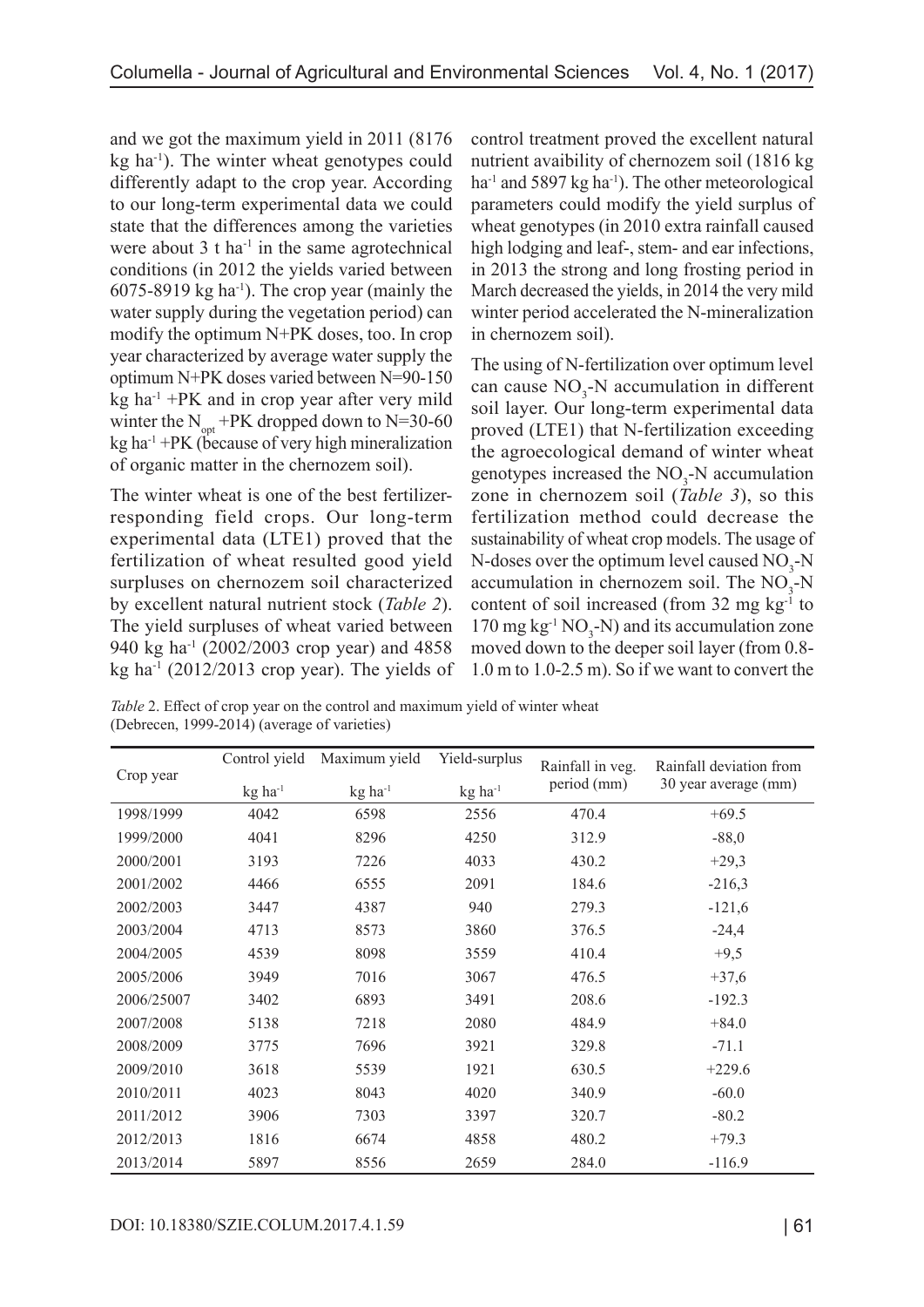| Year | Maximum $NO3-N$ content<br>$(mg kg-1)$ | Width of $NO3-N$<br>accumulation zone (m) | Years from set up the<br>long-term experiment |
|------|----------------------------------------|-------------------------------------------|-----------------------------------------------|
| 1988 | 32                                     | $0.8 - 1.0$                               |                                               |
| 1992 | 120                                    | $0.8 - 1.3$                               |                                               |
| 1996 | 150                                    | $1.0 - 1.6$                               | 13                                            |
| 1999 | 170                                    | $1.4 - 2.0$                               | 16                                            |
| 2001 | 270                                    | $1.2 - 2.4$                               | 18                                            |
| 2003 | 170                                    | $1.0 - 2.5$                               | 20                                            |

Table 3. Effect of nitrogen fertilization on the NO<sub>3</sub>-N content of chernozem soil in long-term experiment (Debrecen, 1988-2003)

conventional cereal production based on huge industrial inputs (Austin 1999, Pepó 2007, Mayer et al. 2015) we have to use optimum genotype selection and optimum agrotechnical elements (focusing on fertilization).

Maize is a sensitive field crop to agroecological and agrotechnical factors. Our multifactorial long-term experimental data (LTE2) proved that the effects of fertilization were different depending on the crop rotation and the weather of crop year. In Eastern Hungary characterized by continental climate the precipitation quantity and its distribution are the decisive agroecological factors on chernozem soil. The effects of crop year were significant on the yields of maize in every crop rotation (*Table 4*). We obtained the strongest effect of crop year in monoculture, so sustainability needs diversified crop rotation. The efficiency of fertilization was modified by crop year and crop rotation. The yield surpluses of maize were low  $(891-1315 \text{ kg ha}^{-1})$  in dry crop years and they were much bigger in average  $(1998-4145 \text{ kg ha}^{-1})$  and in rainy crop years  $(2117-5399 \text{ kg} \text{ ha}^{-1})$ , respectively. The biggest fertilization effects were in monoculture and lowest ones were in triculture (*Table 4*) because of high control yields. So the appropriate crop rotation can reduce the N+PK fertilizer doses (in mono-  $N_{180}$  +PK, in bi-  $N_{120}$  +PK, in triculture  $N_{60}$  +PK) and can promote the sustainability in maize production.

Our long-term research data (LTE2) proved that the using optimum fertilizer doses (N+PK) can increase the water use efficiency (WUE  $=$ kg yield/1 mm rainfall in vegetation period) of maize both in dry and average crop years (*Table 5*). In different crop rotations the WUE of control varied between 9.5-23.7 kg mm-1 in dry and 20.8-30.6 kg/mm in average crop years, respectively. In optimum N+PK treatment the

*Table* 4. Effect of crop year, crop rotation and fertilization on the yield of maize in long-term experiment (Debrecen, chernozem soil, 1986-2014)

| Crop rotation                           | Yield $(kg ha-1)$               |        |                                        |         |                                    |         |
|-----------------------------------------|---------------------------------|--------|----------------------------------------|---------|------------------------------------|---------|
|                                         | Dry crop year<br>11 years (38%) |        | Average crop year<br>12 years $(41\%)$ |         | Rainy crop year<br>6 years $(21%)$ |         |
| Monoculture<br>Control<br>$N_{opt}$ +PK | 3743 e<br>5058 d                | 1315*  | 6397 e<br>$10,542$ bc                  | $4145*$ | 7190c<br>12 589 a                  | 5399*   |
| Biculture<br>Control<br>$N_{opt}$ +PK   | 7279 bc<br>8203 a               | $924*$ | 9289 d<br>12114a                       | 2825*   | 9963 b<br>12 080 a                 | $2117*$ |
| Triculture<br>Control<br>$N_{opt}$ +PK  | 6708 c<br>7599 ab               | $891*$ | 9451 cd<br>11 449 ab                   | 1998*   | 10023 b<br>12 378 a                | 2355*   |

\*yield surplus of fertilization ( $kg$  ha<sup>-1</sup>)

a, b, c, d, e Letters are significantly different at  $P \le 0.05$  level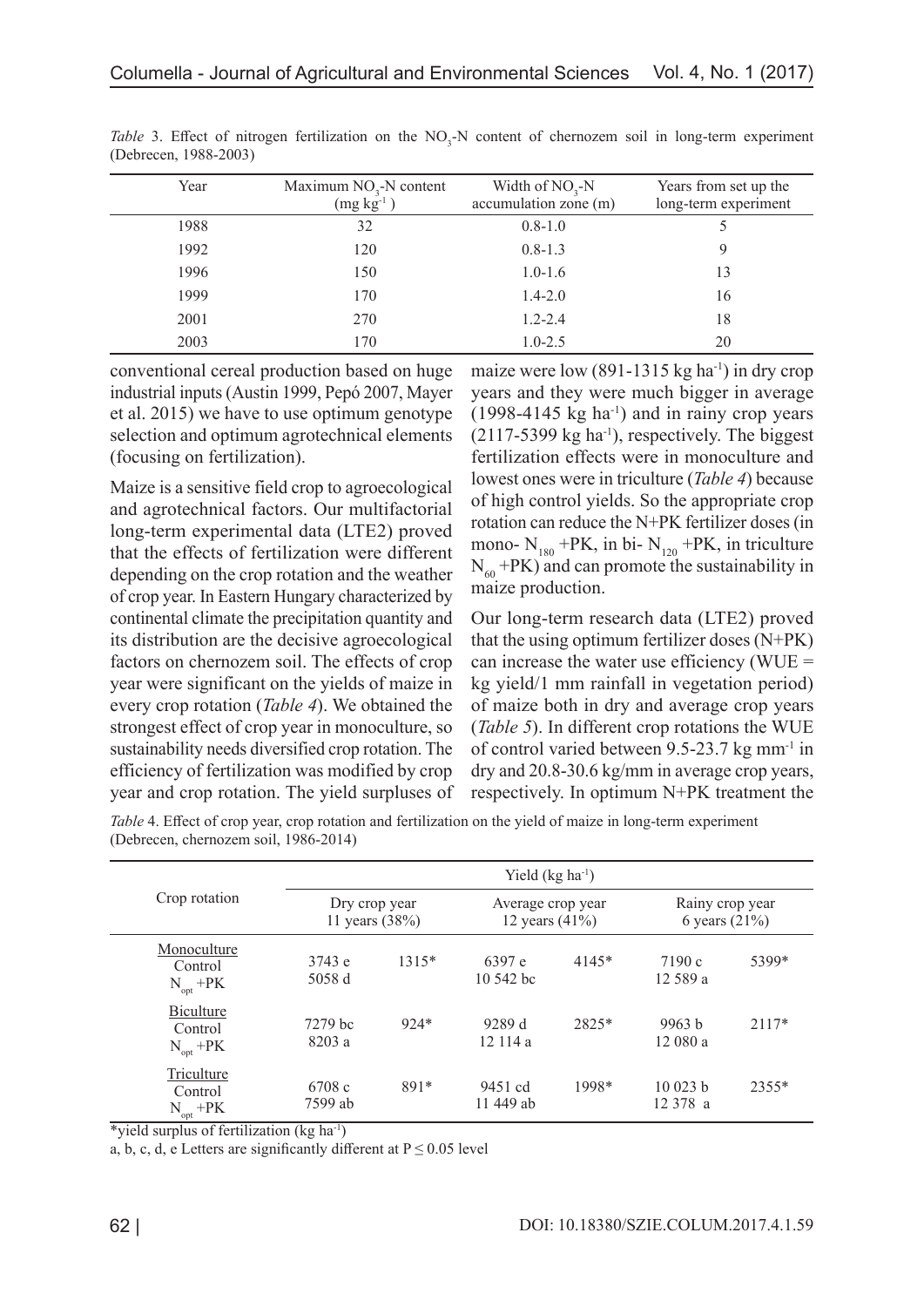|                  | Fertilizer treatment | Dry crop year | Average crop year                           |
|------------------|----------------------|---------------|---------------------------------------------|
| Crop rotation    |                      |               | yield kg/1 mm rainfall in vegetation period |
| Monoculture      | Control              | 9.5d          | 20.8d                                       |
|                  | $N_{opt}$ +PK        | 15.2c         | 39.1a                                       |
| <b>Biculture</b> | Control              | 22.1 b        | 28.4c                                       |
|                  | $N_{opt}$ +PK        | $27.2$ ab     | 35.8 ab                                     |
| Triculture       | Control              | $23.7$ ab     | 30.6 <sub>bc</sub>                          |
|                  | N +PK                | 28.2a         | 40.4a                                       |

*Table* 5. Water use efficiency (WUE) of maize in different crop years (Debrecen, chernozem soil, non irrigated)

a, b, c, d Letters are significantly different at  $P \le 0.05$  level

*Table* 6. Effect of crop year, crop rotation and irrigation on the yield of maize in long-term experiment (Debrecen, chernozem soil,  $N_{\text{out}}$  +PK, 1986-2014)

|                                           |                    | Yield $(kg ha-1)$               |                       |                                        |                        |                                    |  |
|-------------------------------------------|--------------------|---------------------------------|-----------------------|----------------------------------------|------------------------|------------------------------------|--|
| Crop rotation                             |                    | Dry crop year<br>11 years (38%) |                       | Average crop year<br>12 years $(41\%)$ |                        | Rainy crop year<br>6 years $(21%)$ |  |
| Water supply                              |                    |                                 |                       |                                        |                        |                                    |  |
| Monoculture<br>non irrigated<br>irrigated | 5039 d<br>9897 b   | 4858*                           | 10536 d<br>11 859 bc  | $1323*$                                | 11 $662c$<br>11 $624c$ | $-38*$                             |  |
| Biculture<br>non irrigated<br>irrigated   | 8182 c<br>11 523 a | 3341*                           | 12 019 bc<br>13 295 a | $1276*$                                | 11 723 bc<br>11 821 bc | 98*                                |  |
| Triculture<br>non irrigated<br>irrigated  | 7619c<br>11 085 ab | 3466*                           | 11 547 c<br>12 831 ab | 1284*                                  | 12 071 ab<br>12 268 a  | 197*                               |  |

\*yield surplus of irrigation  $(kg \text{ ha}^{-1})$ 

a, b, c, d Letters are significantly different at  $P \le 0.05$  level

WUE values were much higher (15.2-28.2 kg  $mm^{-1}$  and 35.8-40.4 kg  $mm^{-1}$ , respectively).

The most efficient agrotechnical element against drought is irrigation. The effect of irrigation depended on the meteorological situation of crop years (*Table 6*). During 29 years of our long-term experiment the proportion of crop years was the following: 38% dry, 41% average and 21% rainy crop year, respectively. The yield surpluses were fairly big in dry crop years to obtain good irrigation response of maize  $(3341-4858 \text{ kg ha}^{-1})$ . In average and rainy crop years the yield surpluses of irrigation were very limited (1276-1323 kg ha<sup>-1</sup> and -38-197 kg ha<sup>-1</sup>, respectively).

In sustainable maize production fertilization, irrigation and crop rotation have decision role on the yields. The scientific findings of Berzsenyi et al. (2000) and Vad et al. (2007) showed the crop rotation, fertilization and irrigation have main effects on the yields of maize according to our long-term experimental results.

Long-term experiments with a range of different cropping systems, fertilization treatments, genotype testing are a central component of research to develop more sustainable agricultural systems including different crop models. Monitoring agricultural sustainability requires different indicators (Barrios and Sarte, 2008).